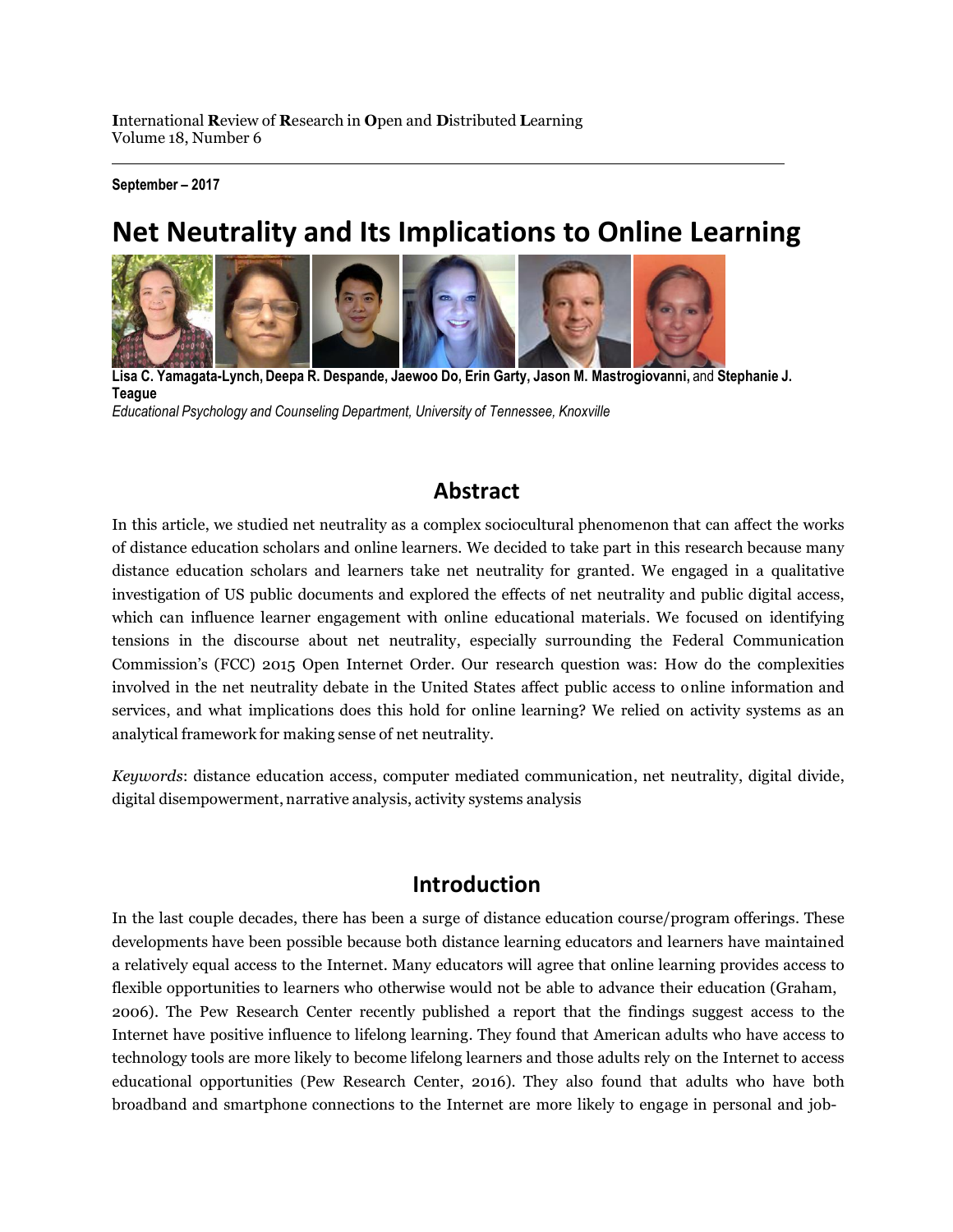related learning activities to advance in their career than adults who have one mode of connection to the Internet.

The purpose of this study was to introduce net neutrality and its potential impact to online learning. We believe that if net neutrality is not in place, both distance learning educators and learners may find difficulty in engaging with online materials depending on where they live, personal finances, and what features they are willing to bundle into their cable services. Net neutrality regulatory decisions has significant influence on how US residents can access the Internet (Ganley & Allgrove, 2006). We chose to engage in this research because for the most part distance education scholars have taken net neutrality for granted and have not investigated its implications to online learning. When net neutrality is not maintained, university administrators, staff, and faculty will not be able to ensure that their students will have equitable access to learning experiences in online courses. Instead, student access to online educational opportunities can be differentiated by how much they are able to pay a private cable or phone company and whether they live in a highly-populated city area or in less-populated rural area.

Our research question was: How do the complexities involved in the net neutrality debate in the United States affect public access to online information and services, and what implications does this hold for online learning? To address our question, we approached our research from a collective perspective, relying on Cultural Historical Activity Theory (CHAT) through activity systems analysis. We engaged in a qualitative investigation of US public documents and explored the effects of net neutrality and public digital access. Most documents we examined were from fields outside of education because the ongoing discussions have been taking place in areas such as economics, information science, law, and policymaking (see Choi & Kim, 2010; Krämer, Wiewiorra, & Wenhardt, 2013; Powell & Cooper, 2011; Reinard & Ortz, 2005). The goal of our analysis was to better understand the net neutrality regulatory and public debates and find how it is relevant to the future of distance education.

While there may not be abundant discussions in the current scholarly literature about net neutrality and its relevance to distance education, as researchers and practitioners we believe that net neutrality is a critical topic that need further examination by distance education researchers and practitioners. When we examined the literature to find commonly identified barriers for students taking advantage of distance education opportunities, we found that there were several conversations about learner skills, costs, and retention (e.g., Muilenburg & Berge, 2005; Simpson, 2013; Taplin, Kerr, & Brown, 2013). In one of the few publications we found that discussed net neutrality and its implications to distance education Brumfield (2010) examined factors that brought challenges to students in university environments. She found that online students felt most isolated from their learning community when they did not have access to library materials and they experienced difficulties with their Internet connection. This finding suggests that when online students have differentiated access to the Internet, they are likely to not be able to develop a sense of community and become less engaged with their learning experiences. In another article, McKee (2011) concluded that university educators and students need more information about Internet related policies to better understand their freedom to access information and be better prepared to take action when necessary. As a faculty in English, McKee provided suggestions on how net neutrality can be integrated into the undergraduate curriculum related to rhetoric and primary and secondary research.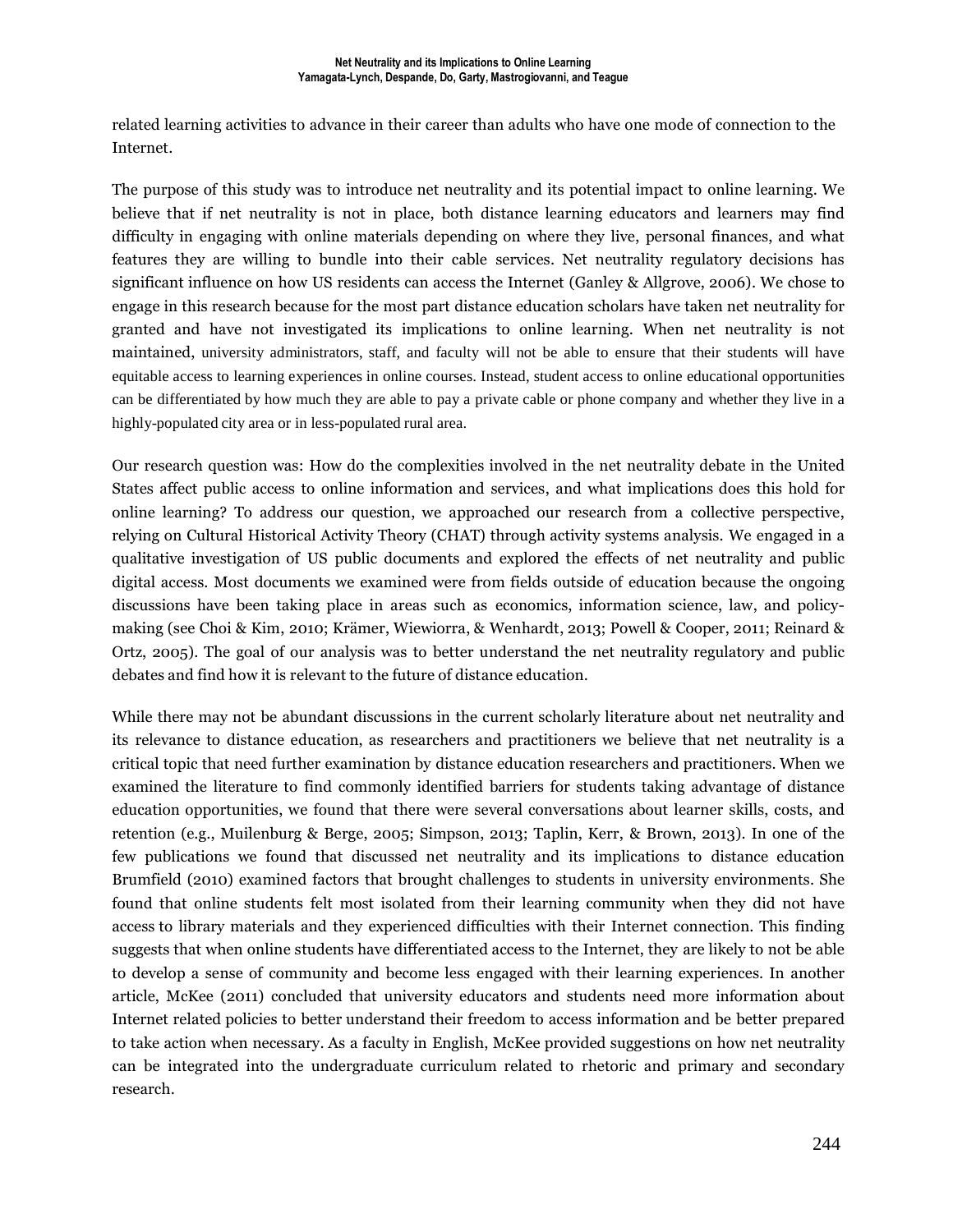Net Neutrality is a timely topic to investigate because at the time of writing this article, media outlets are speculating that with a Republican president and majority in both houses of Congress, the regulations that promote net neutrality and digital equality put into place by the previous administration would be altered. In both liberal and conservative news outlets, such as the Forbes Magazine, New York Times, Washington Post, Wall Street Journal, and USA Today, there have been several articles and commentaries shortly after the 2016 presidential election speculating what could happen to net neutrality under the new administration. These articles and commentaries are in agreement that there will likely be changes that affect US residents' access to the Internet. These speculations are warranted because net neutrality regulations are heavily influenced by partisan politics: for the most part Democrats are in favor of net neutrality and Republicans are against net neutrality based on their antiregulatory principles (Hart, 2011).

### **Net Neutrality as a Scholarly Discussion**

We chose to study net neutrality, specifically events surrounding the Federal Communication Commission's (FCC) 2015 Open Internet Order. While there is not a clearly articulated unifying definition to net neutrality, we developed our understanding of it from Wu (2003), which took a prominent role in crystalizing net neutrality as a socially shared phenomenon. Wu's work is generally accepted among scholars and net neutrality activists as a defining scholarly effort that popularized the term. Wu (2003) pointed out the potential consequences that US residents may experience as a result of challenges from the FCC's effort to protect consumer interests to access the Internet, while giving room for broadband companies to innovate both the technology infrastructure and services for the consumer. Our understanding of net neutrality is about maintaining equitable access to the Internet for all residents, by ensuring that they do not experience discrimination in services based on paid prioritizations.

The net neutrality debate itself is centered on whether to regulate or deregulate Internet Service Providers (ISPs), which are companies that provide high-speed Internet connection services to consumers. In this debate, it has been presumed that regulation will ensure free/less costly and equal public access to the Internet. On the other hand it has been argued that deregulation would give ISPs the power to differentiate services based on how much customers are willing to pay for their service. Therefore, regulation is intended to consider the best interests of US residents by guaranteeing nondiscriminatory access to electronic content (Lentz, 2013). ISPs that are against regulations argue that they need to rely on a differentiated pricing structure to secure the resources to maintain current services and invest in future innovative services (Lee & Kim, 2014).

The debate may seem like it is solely a dichotomous argument between consumer rights and ISPs interest in profit, but it is far more complex. First, any conversation about media regulations in Western democratic nations is difficult because it is typically believed that government influence should stay out of the media (Puppis, 2010). However, in the case of net neutrality, government regulations are designed to ensure equal access to the Internet and to freedom of speech. Additionally, over the last several years, the economy surrounding the Internet has drastically changed. From an economic standpoint, the Internet is no longer a two-way system between consumers and ISPs and instead it involves the economic interests of content providers and advertisers as well as consumers and ISPs (Ma, Chiu, Lui, Misra, & Rubenstein,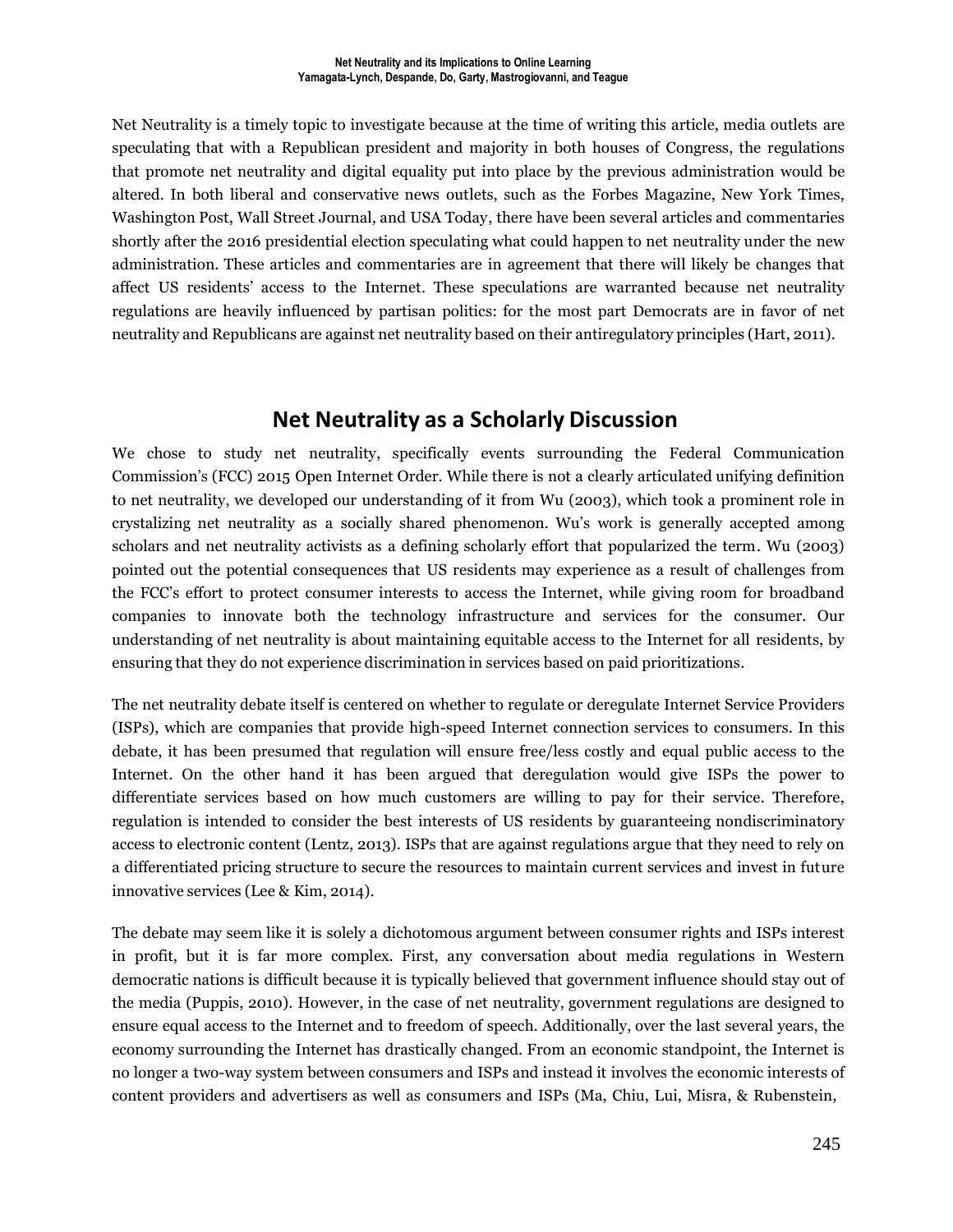2011). Finally, the drastic change in Internet application services that consumers need and want to access on a daily basis have become far more technologically sophisticated than the simple text data sharing system when the Internet was originally conceptualized. This requires ISPs to provide high bandwidth services that they were not initially required to deliver in the past (Lee & Kim, 2014).

Bauer and Obar (2014) succinctly summarize why net neutrality has become a regulatory debate of high interest:

At the heart of the net neutrality debate is an institutional design problem: finding and implementing a set of governance mechanisms and broader governance regime that advances the benefits of the Internet as its technological, economic, and political conditions continues to evolve. (p. 1)

Bauer and Obar (2014) identified net neutrality as an institutional design problem because through public policy, nations are striving to find a government mechanism that will provide an environment where the public have equal access to the Internet and companies are willing to invest in developing innovative technologies with the intent to make profit.

Lentz (2013) engaged in a historical discourse analysis of FCC documents related to net neutrality surrounding the 2002 FCC ruling to deregulate broadband services, which effectively allowed broadband companies to be less concerned about protecting consumers from discriminatory treatment. Lentz's work uncovered how the FCC's current policy-making efforts about net neutrality were being affected by telecommunications legislative decisions in the 1960s. Her work demonstrated how the FCC's regulatory work over time involved a complex and politically charged linguistic exercise painstakingly bringing definitional meanings to telecommunication services that impact rule-making and policymaking. Therefore, despite the fact that the FCC encourages public input, net neutrality is a long established conversation with intense linguistic definitional exercises that make it difficult for the public including educators to become involved in a democratic process contributing to the general conversation about it.

In another study, Löblich (2015) examined documents and engaged in interviews about the 2009 and 2010 FCC Open Internet proceedings. In these proceedings the FCC considered whether there was a need for tighter regulations for broadband companies. Löblich presented net neutrality as a consumer advocacy issue because it "extends to the underlying infrastructure of the World Wide Web, and touches on a number of issues, such as communication rights, competition, market power, and consumer protection" (p. 3).

### **Research Methods**

### **Authorship Roles**

All authors took part in this research as part of an ongoing research team effort led by one faculty with several doctoral student members. The first, second, and third authors were involved in the entire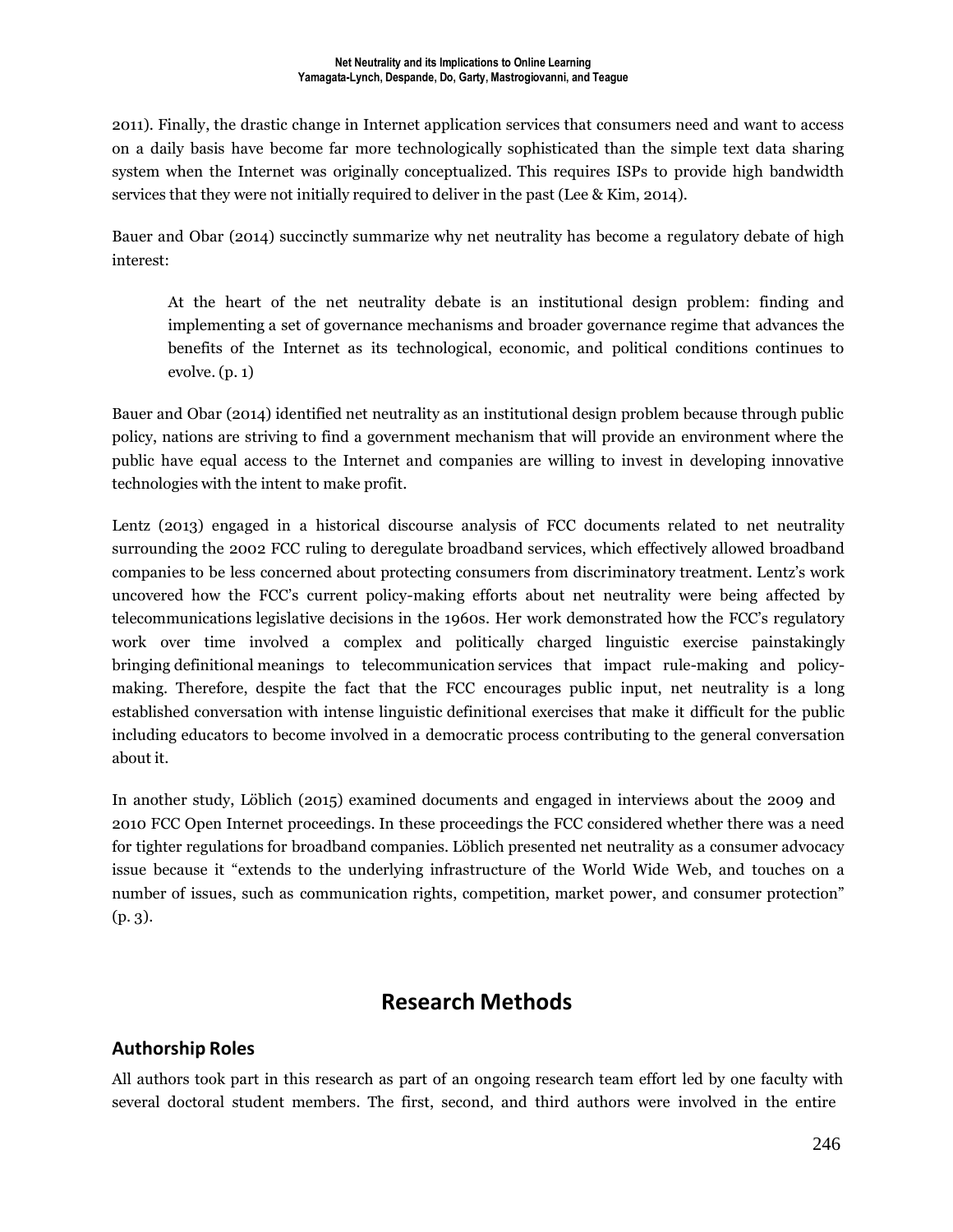research process for this work including the conception, data collection and analysis, and writing this article. Other authors were involved in the synthesis of findings and writing this article. All authors made significant conceptual contributions to the preparation of this article. There were graduate student research team members who contributed to the editing process of this article, but did not take a critical role in conceptualizing and writing the article to warrant an authorship. These research team members have been included in the acknowledgements.

### **Data Collection**

Data collection and analysis took place during a 14-week period. Our data sources included public documents and media related to net neutrality including academic peer reviewed journal articles, news media publications, blogs, infographics, and government documents. We identified several criteria for identifying documents as part of our data. These criteria included: (a) peer reviewed journal articles about net neutrality, (b) news publications from outlets that have a practice of fact checking and editorial process, (c) articles published by activist groups often cited by other sources collected that have a practice of fact checking and editorial process, (d) corporate blog posts that are published with corporate branding and likely to have gone through editorial approval process, and (e) government documents related to net neutrality and the open Internet order. We collected 48 articles published on the web and 10 peer reviewed journal articles as the initial set of data. Reviewing this initial data set helped the team become informed about the general conversations in the net neutrality debate and to identify stakeholders who took a role in a publically shared narrative. We engaged in an additional targeted data collection of documents authored by various stakeholders and articles about net neutrality and the stakeholders. This resulted in 20 additional documents to the data set.

#### **Data Analysis**

We engaged in narrative analysis because narratives bring shape and form to ideas, allowing human beings to engage in ongoing dialog about ideas as part of reality (Bruner, 2002). Polkinghorne (1988) described that, "[n]arrative is the fundamental scheme for linking individual human actions and events into interrelated aspects of an understandable composite" (p. 13). The goal of our narrative analysis was to find meaning in the messy disjointed dialog about net neutrality surrounding the FCCs 2015 Open Internet Order. In this analysis, we focused on finding breach or trouble in the socially shared dialog that held the narrative together (Bruner, 1991; Daiute, 2011). We were interested in breach/trouble because it often represents socially shared challenges that organize human activity and help explain why individuals choose to participate in the socially shared activities (Yamagata-Lynch et al., 2017).

The first three authors engaged in a joint data coding process after initially reading and re-reading the data, which led to the identification of shared codes. At first, we worked individually examining the data. Then during our weekly research team meetings, we debriefed to each other potential codes and the definition for each code. In this process, we identified mutually exclusive definitions for each code that we agreed held the essence of main concepts we found in the narrative (Saldaña, 2016). Every week during subsequent team meetings we shared reflections on what new meanings we found in the narrative. Every time we engaged in a new iteration of data analysis we uncovered more depth to the stories in the narrative. This iterative analysis helped gain insights on values, policies, and the ideological perspectives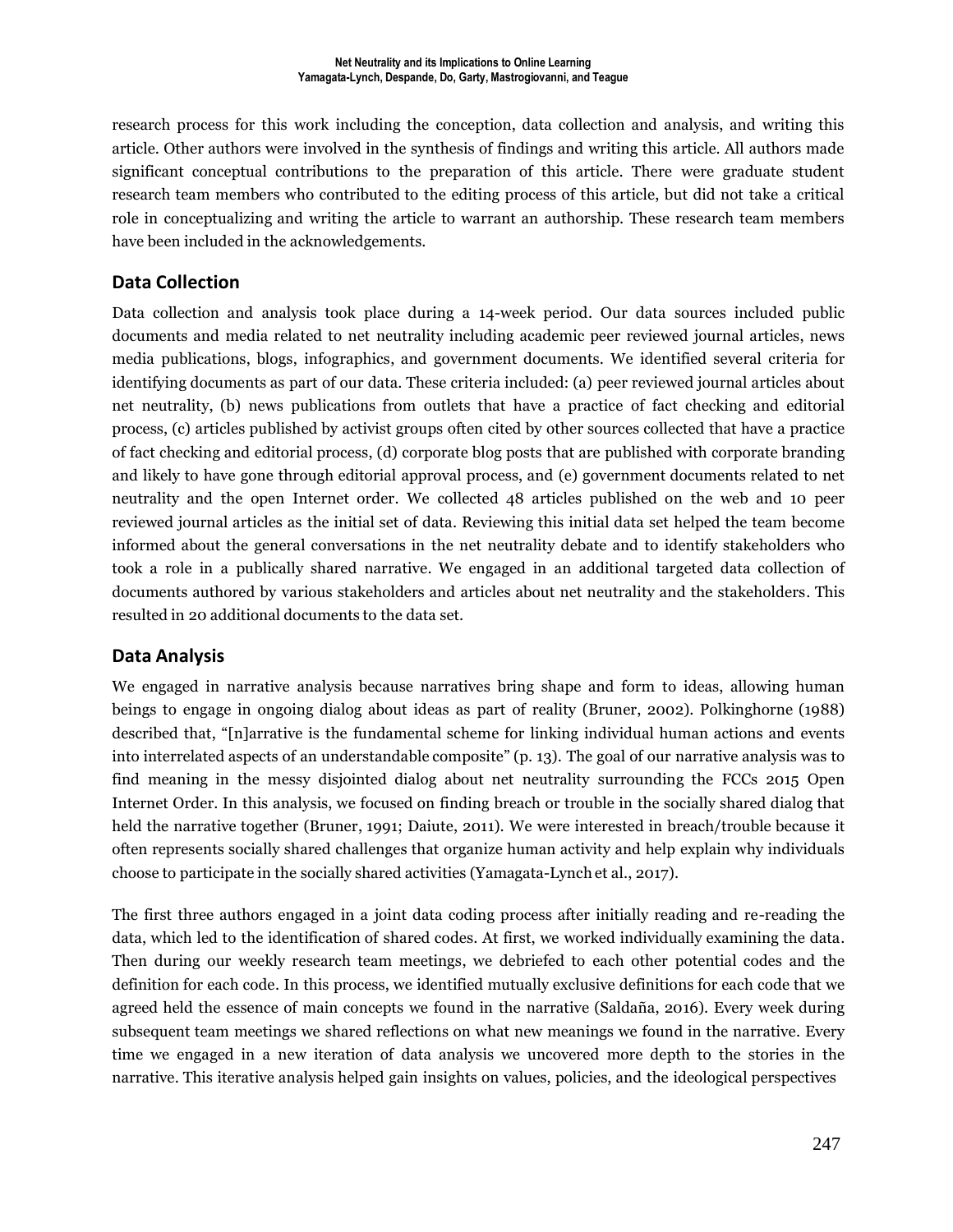held by various stakeholders (Daiute, 2014). We found that these stakeholders took a vital role in the historical development of the net neutrality narrative.

The first author took the lead in writing the initial draft of the narrative analysis results. She relied on the shared coding results, and reflective individuals and team memos. After the first author drafted the narrative findings, she shared it with team members and all members collectively edited for accuracy and at times went back to the data and individual memos to ensure that the narrative finding reflected both the essence of the narrative in the data and the collective understanding of the narrative shared by the team. We included original source data into the narratives as quotes where appropriate for readers to experience rich data.

After we agreed on a draft narrative finding, we engaged in activity systems analysis following its framework in CHAT. The unit of analysis in this type of work is the human activity, which involves a series of actions that affect the activity formation (Yamagata-Lynch, 2010; Leontiev, 1981). Activity systems as an analytical framework include subject, tool, object, rules, community, distribution of labor, and outcomes (Engeström, 1987; 1993) (see Figure 1). Subjects are participants of an activity and tools are the resources that subjects use to obtain the object or the goal. Rules can be policies, procedures, and beliefs that subjects are compelled to follow while engaging in an activity. The community is the group that subjects belong to and the division of labor is the shared responsibilities determined by the community. Finally, the outcome is the consequences that the subject faces as a result of the activity. Tensions are direct conflict between elements in the activity system that can make it possible for a participant to continue engaging in the activity, impossible to continue engaging in the activity, or change the nature of the activity (Cole & Engeström, 1993; Engeström, 1987; Yamagata-Lynch, 2010). Tensions can become an obstacle for attaining the object or the reason why the subjects choose to modify an activity to attain the object (Engeström, 1993, Yamagata-Lynch, 2003).

We engaged in activity systems analysis by drafting and redrafting observed activity systems on poster paper while we discussed each element in the system that was represented in our narrative. For each iteration of drafting activity systems we used the following questions from (Yamagata-Lynch, 2010, p. 75) as a guide for identifying activity systems in qualitative data:

- What are the key activities related to this study that are in the data set?
- What is the activity setting in which these activities are situated?
- Who are the subjects of these activities?
- What is the shared object of these activities?
- Do different subjects participating in the same activity view the activity and the object differently? If yes, why?
- What tools, rules, community, and division of labor are involved in these activities?
- What systemic contradictions are bringing tensions into these activities?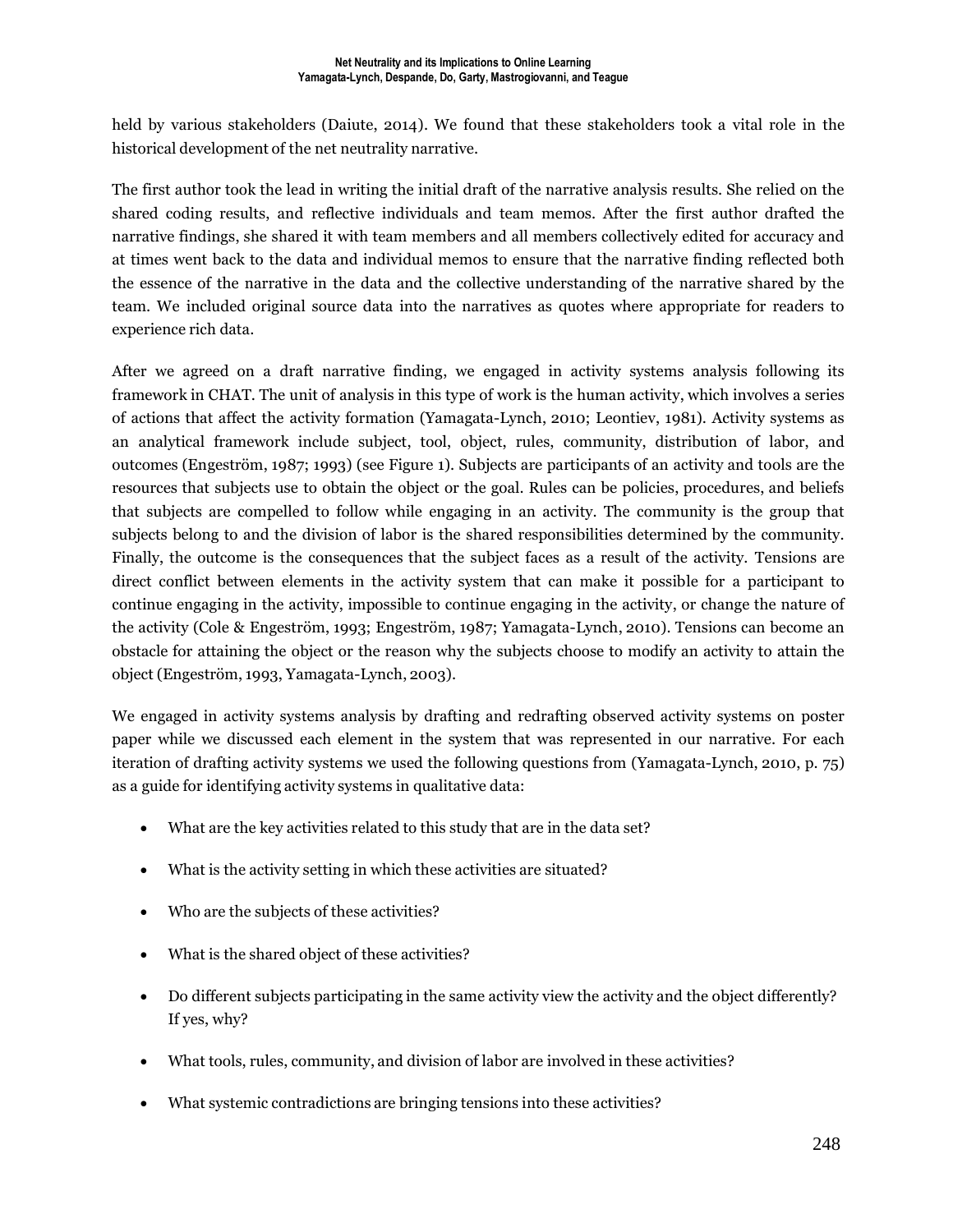- What are the outcomes of these activities?
- What historical relationship does one activity have with another?
- How does one activity interact with another?

We initially identified several activity systems with different subjects and objects. We went back and forth between identifying activity systems and finalizing our narrative. In this process, we realized that the publically shared discourse about net neutrality involved a complex interwoven blend of activities with multiple subjects and contexts. We went back several times re-reading our data and eventually came to the conclusion that our data best represented net neutrality from the FCC's perspective. This was because in the historical progression of the net neutrality discussion we found that it was all organized in response to actions that the FCC took. Once we made this decision we searched for further information and obtained documents that discussed the FCC's values related to net neutrality, deliberation processes, and its historical decisions related to the Open Internet Order to ensure we understood the FCC as the subject in our analysis.



*Figure 1.* Activity Systems Analysis Model.

#### **Efforts for Maintaining Trustworthiness and Rigor**

Our primary method for maintaining trustworthiness was put into our effort working as a team. This research involved multiple investigators in every step and we relied on multiple sources of data to obtain a shared understanding about net neutrality (Lincoln & Guba, 1985). To ensure that our research was a worthy topic, which is one characteristic of qualitative research with rigor (Tracy, 2010) we contextualized our research about net neutrality with public interest as our primary focus. To address what Denzin (1989) refers to as data triangulation, we included several forms of documents and media authored by various stakeholders with distinctly different interests in net neutrality at various times in its historical development. We addressed rigor in our data analysis (Tracy, 2010) by involving the first three authors in the multi-week data analysis process, and shared individual as well as collective findings during our team meetings. We shared with each other what made sense in the data and what did not so that we were able to identify new understandings about net neutrality, and chose which findings made sense to all of us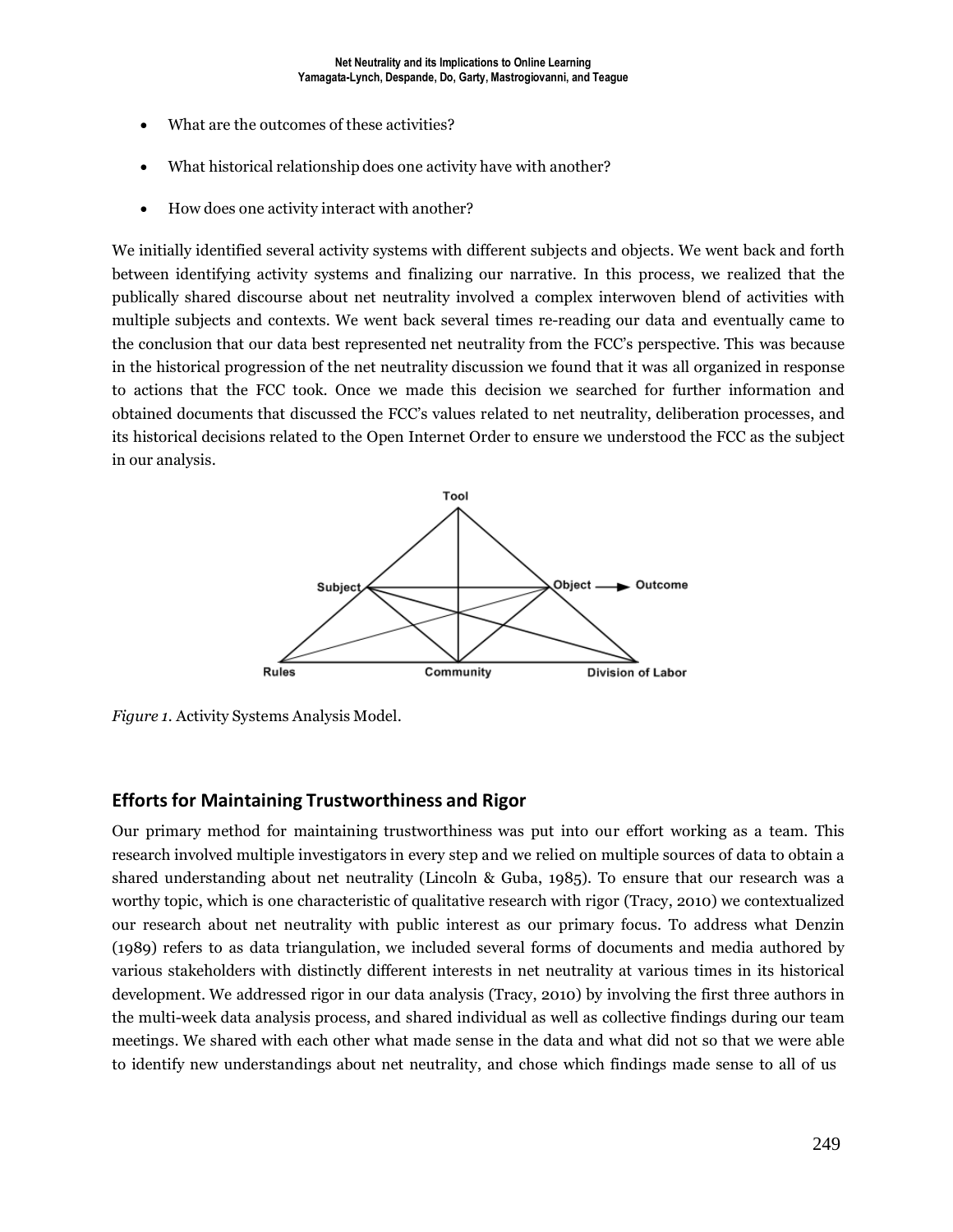after multiple iterations and warranted an inclusion in this report. Additionally, several other research team members participated in commenting on multiple drafts as we continued to write the article.

### **Results**

#### **Narrative Findings**

Our findings are organized in narrative form from the results of the activity systems analysis. Drafting and redrafting the narrative led to our collective understanding of net neutrality as a complicated phenomenon. While it was difficult to pinpoint which historical event can be identified as the beginning of net neutrality as part of the public discourse, we found that the Telecommunications Act passed by the US Congress in 1996 had a significant role in net neutrality. The FCC information page for the Act describes it as follows:

The Telecommunications Act of 1996 is the first major overhaul of telecommunications law in almost 62 years. The goal of this new law is to let anyone enter any communications business—to let any communications business compete in any market against any other. The Telecommunications Act of 1996 has the potential to change the way we work, live and learn. It will affect telephone service—local and long distance, cable programming and other video services, broadcast services and services provided to schools. The Federal Communications Commission has a tremendous role to play in creating fair rules for this new era of competition. (FCC, 2013).

This law was put in place to encourage and incentivize US communications companies to enter an innovative technology business market by investing their money into building a network infrastructure all across the US territories. Congress put this Act into place with the assumption that if communication companies invested in building a network infrastructure then the US would take a dominant role in the future global economy.

To encourage communication companies to make this investment Congress chose to separate ISP from Telecommunication Carriers, and make ISPs exempt from the common carrier rules including neutrality (Chan, n.d.; Page, 2014). A common carrier classification would have made ISPs liable for neutrality because Internet services would have been treated a public utility (Maillé, Simon, & Tuffin, 2016). While the FCC may have positioned themselves in the above narrative to take a significant role in putting fair rules in place (FCC, 2013), in reality, they had no regulatory authority over ISPs because they were not classified as a common carrier. In effect, ISPs were charged to innovate and take a lead role in entering a competitive Internet-based communications global market with no requirement for maintaining neutrality for the US residents.

Later in 2002, cable broadband companies were officially classified as ISPs. As ISPs, broadband companies were granted the right to practice light touch regulations under Section 706 of the Telecommunications Act, which allows them to self-regulate net neutrality with no government oversight (Quinn, 2014). This gave broadband companies a reason to invest their monies and build network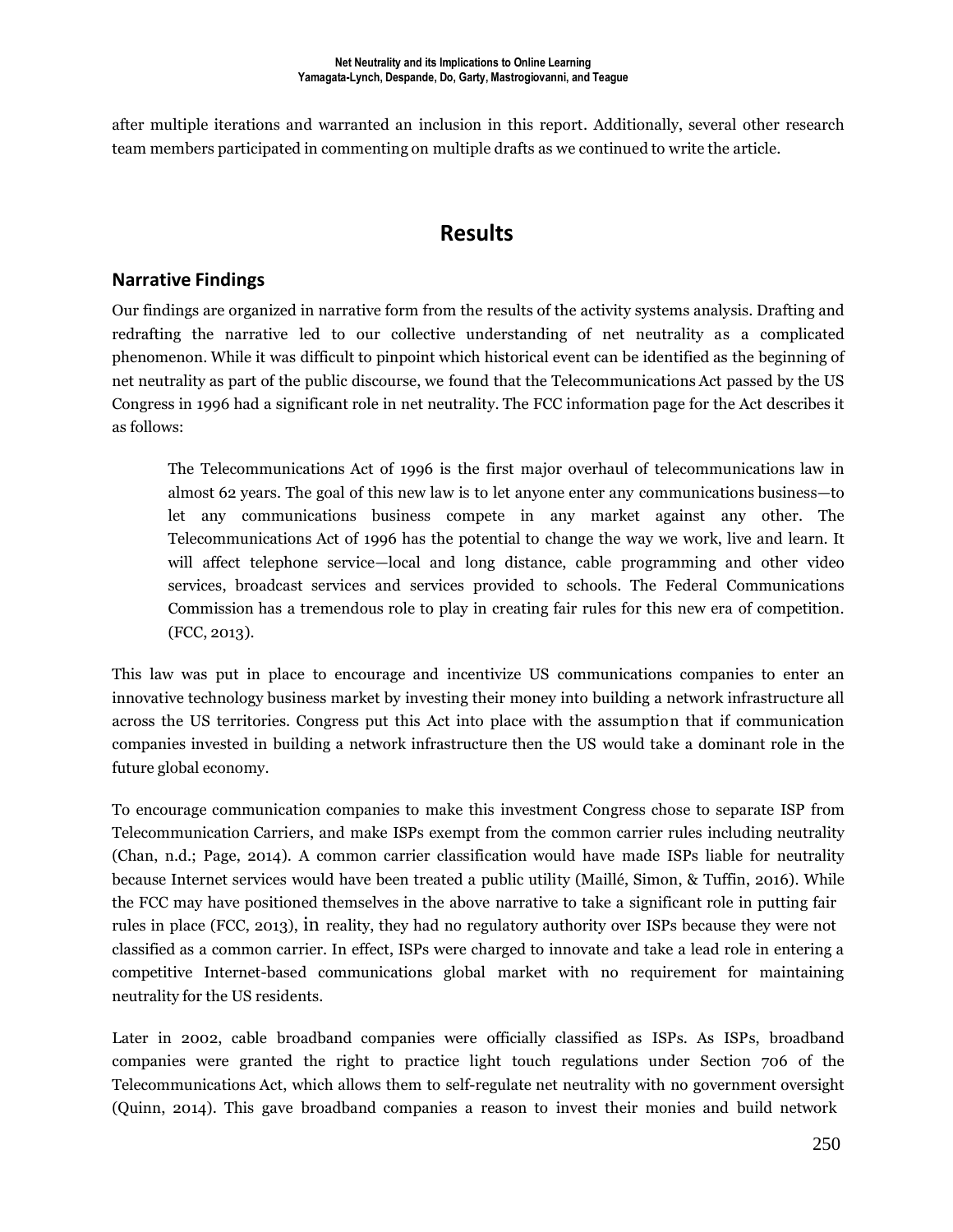infrastructure, which enabled US residents to have access to broadband services from their homes and places of work. As corporate investors, it did not make financial sense to invest their private monies laying down the cable for building the information superhighway if it were to be government controlled. Unfortunately, this created troublesome situations for consumers who complained to the FCC about corporate inequitable net neutrality practices, but the FCC could not legally sanction broadband companies. While this makes it seem like it is a simple matter, where ISPs are vilified when examining the historical developments, as we discovered in the net neutrality narrative, it became clear that it was not such a black and white matter.

Key stakeholders that we identified in the narrative included the FCC, and broadband companies such as AT&T, Comcast, and Verizon; social activist groups such as Public Knowledge and Save the Internet; news media stories shared by comedian John Oliver, Newsweek, and Wired; Internet content and service provider companies such as Netflix, Facebook, and Google; and the US President. While engaging in data analysis we chose documents from all of the stakeholder groups above.

We found that Internet content providers and activities' groups were in alignment with the FCC's definition of Open Internet as stated below:

An Open Internet means consumers can go where they want, when they want. This principle is often referred to as Net Neutrality. It means innovators can develop products and services without asking for permission. It means consumers will demand more and better broadband as they enjoy new lawful Internet services, applications and content, and broadband providers cannot block, throttle, or create special "fast lanes" for that content. The FCC's Open Internet rules protect and maintain open, uninhibited access to legal online content without broadband Internet access providers being allowed to block, impair, or establish fast/slow lanes to lawful content. (FCC, 2015)

On the other hand, broadband companies may repeatedly state in their policies and corporate blogs that they are in support of the open Internet, and praise themselves for being bold, taking this position, when in several cases what they mean as open and neutral is very different from the FCC position. For example in February 2015 after the FCC ruling enforcing net neutrality by reclassifying broadband companies to telecommunications companies, the Executive Vice President and Chief Diversity Officer of Comcast shared the following in his blog:

We fully embrace the open Internet principles that have been laid out by President Obama and Chairman Wheeler and that now have been adopted by the FCC. We just don't believe statutory provisions designed for the telephone industry and adopted when Franklin D. Roosevelt was president should be stretched to govern the 21 st century Internet. (Cohen, 2015)

Open Internet in this instance for Comcast means open to the extent that is profitable for them, and with no regulatory authority from the FCC they get to decide how to regulate net neutrality. In the above narrative, Comcast is also trying to gain sympathy from consumers by continuing an argument instigated by other broadband companies that enforcing government regulation to communications companies is an ancient and out-of-date solution to tackle net neutrality for cutting edge technology. In fact, Verizon went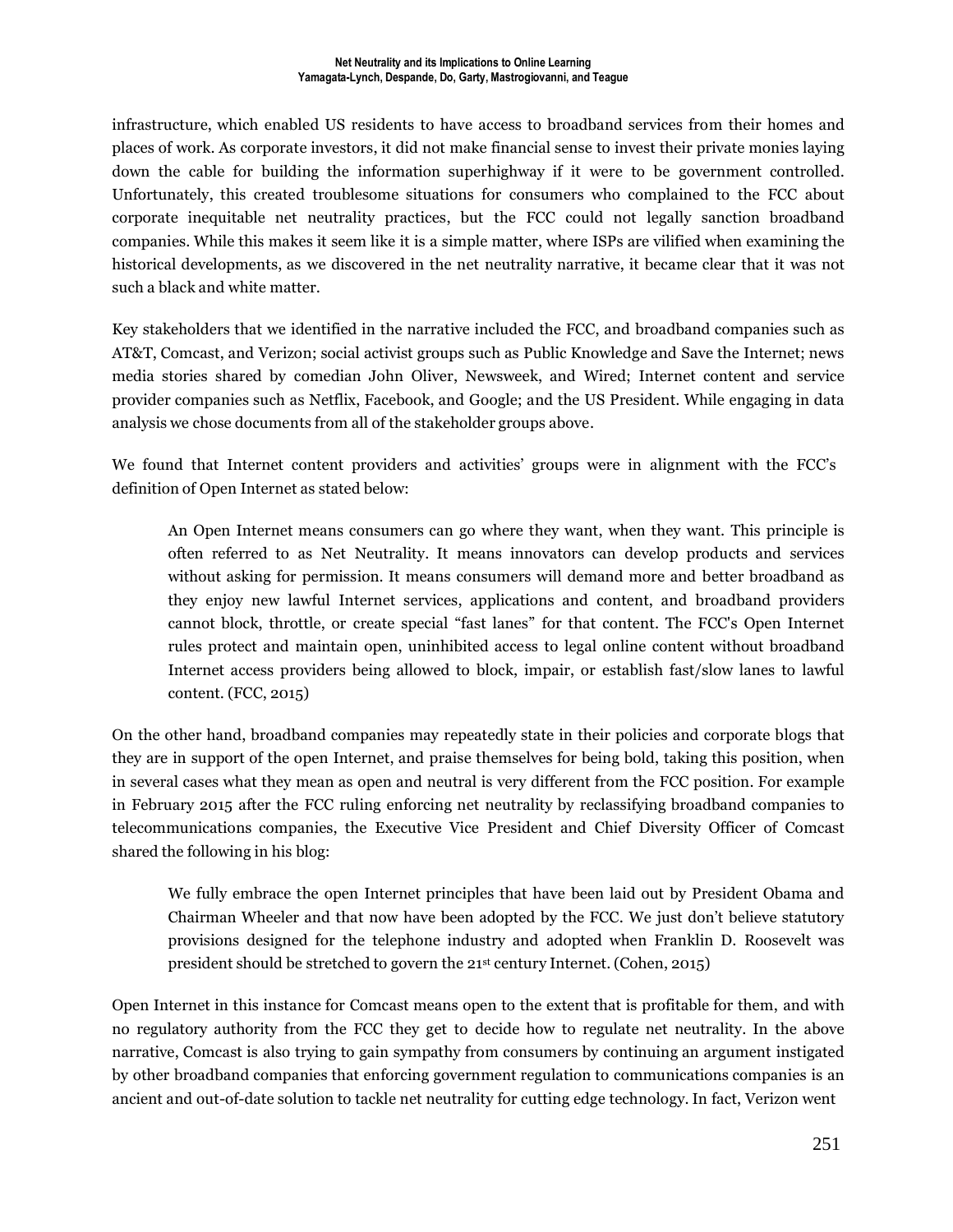a little further and posted their response to the FCC in typewriter font to remind consumers that we were going backwards in time. We found that broadband companies were deliberately attempting to change the focus of the narrative by shifting it from engaging in a dialog about what net neutrality is and how to protect consumers' best interest, to the government is taking us back in time which will inevitably slow the rate of progress in the broadband network technologies available to consumers.

#### **FCC Net Neutrality Activity**

In the FCC activity that was uncovered in our narrative analysis, the *subject* was the FCC, and we identified the *object* as ensuring net neutrality for all Americans. This object included the FCC's intent to promote and protect free expression, innovation, and investment in broadband networks. The *tools* for this activity were consumer interest shown in the over 4 million individuals commenting to the Open Internet Order; content provider support; and the Internet being identified as an essential part of American Life. However, the FCC had no regulatory authority over broadband companies for enforcing net neutrality. This became evident in the 2014 federal appeals court ruling related to Verizon when the DC Circuit Court determined that the FCC had no authority to enforce net neutrality rules because Verizon was not categorized as a common carrier.

In our analysis, we found that the historical events became part of the *rules* element because how they acted defined how net neutrality could be or could not be socially negotiated. The events that became part of the rules included the Telecommunications Act, Supreme Court Rulings, and FCC rules. There were two additional informal rules that we found took a critical role in the FCC activity. They were the light touch neutrality regulations and the political divide between the Democratic and Republican parties that had significant influence on the FCC membership and decision-making. The *community* with interest in net neutrality was a large group including consumers, Tim Wu, John Oliver, the US President, consumer activist groups, broadband providers, and content providers. The *division of labor* was another complex component in the FCC activity where there were distinctly different roles played by the FCC, broadband providers, content providers, and consumers.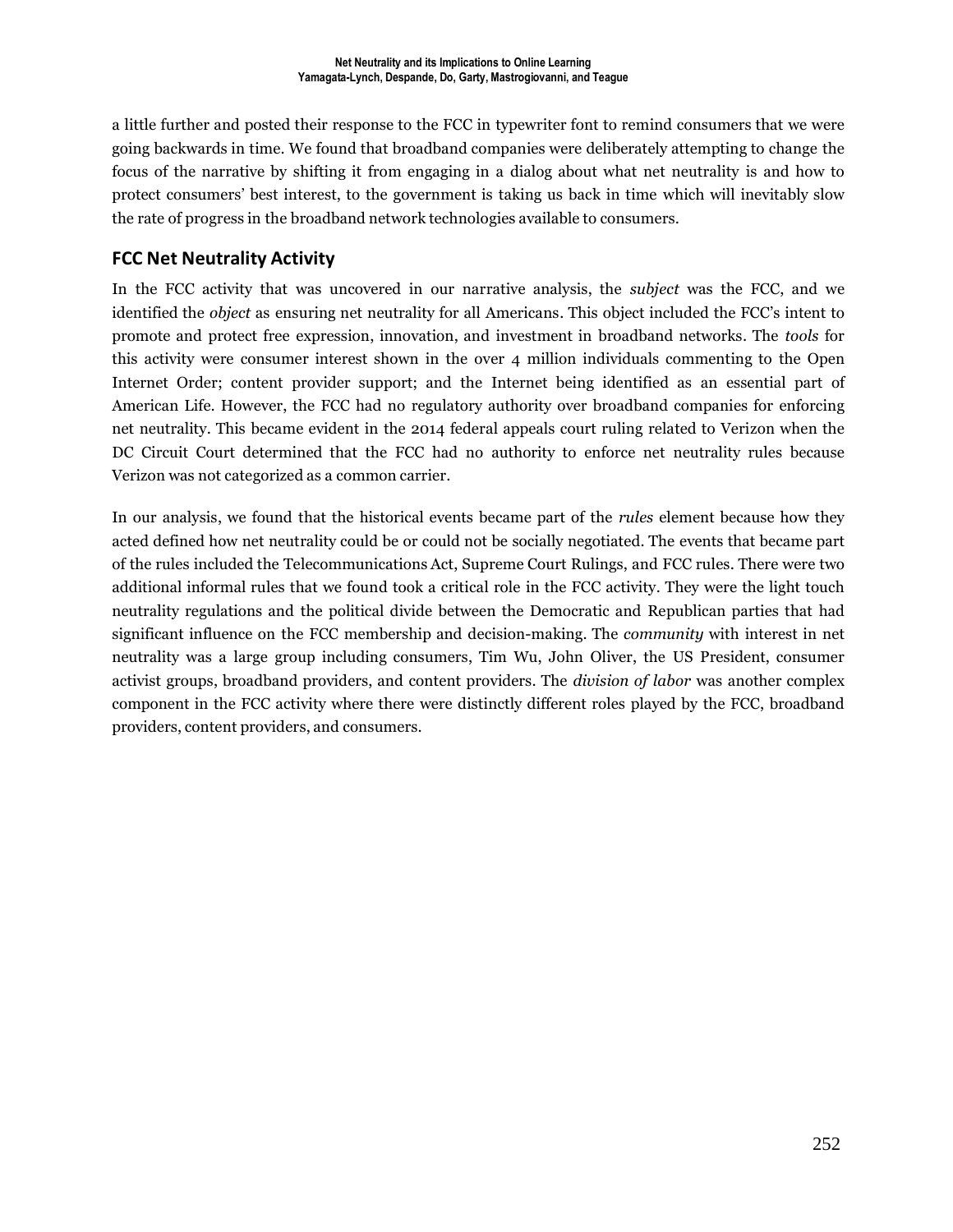#### **Net Neutrality and its Implications to Online Learning Yamagata-Lynch, Despande, Do, Garty, Mastrogiovanni, and Teague**



*Figure 2.* Analysis of the 2015 FCC Open Internet Order Activity. A previous version of the figure was published in Yamagata-Lynch et al. (2017)**.**

#### **Identifying Tensions and Outcomes**

The four tensions we identified in the FCC net neutrality activity are summarized in Table 1. We identified these specific observations as tensions because they were a result of a direct conflict between elements in the activity system and each had significant influence on the FCC's ability to ensure net neutrality for all Americans, which was the object of the activity. The high number of tensions alone shows that the FCC activity was messy and complex weighed down by the interests of multiple stakeholders while protecting consumer rights to access information necessary in their daily lives. At the same time, the FCC needed to identify and enforce regulations that will help maintain an economic climate where broadband companies will be willing to continue investing in high-speed Internet communications infrastructure. Additionally, while the FCC had record breaking support from consumers based on the number of comments left on their website, the FCC had no regulatory authority to make any actions for protecting consumers. The consumer comments also revealed that some of them had an inherent distrust for any government agency involvement in communication media regulations.

Table 1

*Tensions in the FCC Net Neutrality Activity*

| (a) Rules $\rightarrow$ Rules                                                                            |
|----------------------------------------------------------------------------------------------------------|
| FCC attempt to provide an environment for Broadband companies to invest and innovate in network          |
| infrastructure while ensuring net neutrality for all Americans                                           |
| (b) Rules $\rightarrow$ Object                                                                           |
| FCC attempt to ensure net neutrality for all Americans while working with rules that give them no        |
| regulatory authority, navigate political climate, and corporate agreements that encourage monopolization |
| of Broadband services                                                                                    |
| (c) Community $\rightarrow$ Object                                                                       |
| FCC attempt to ensure net neutrality while managing a divide in public mistrust in both government       |
| regulator and corporate entities                                                                         |
|                                                                                                          |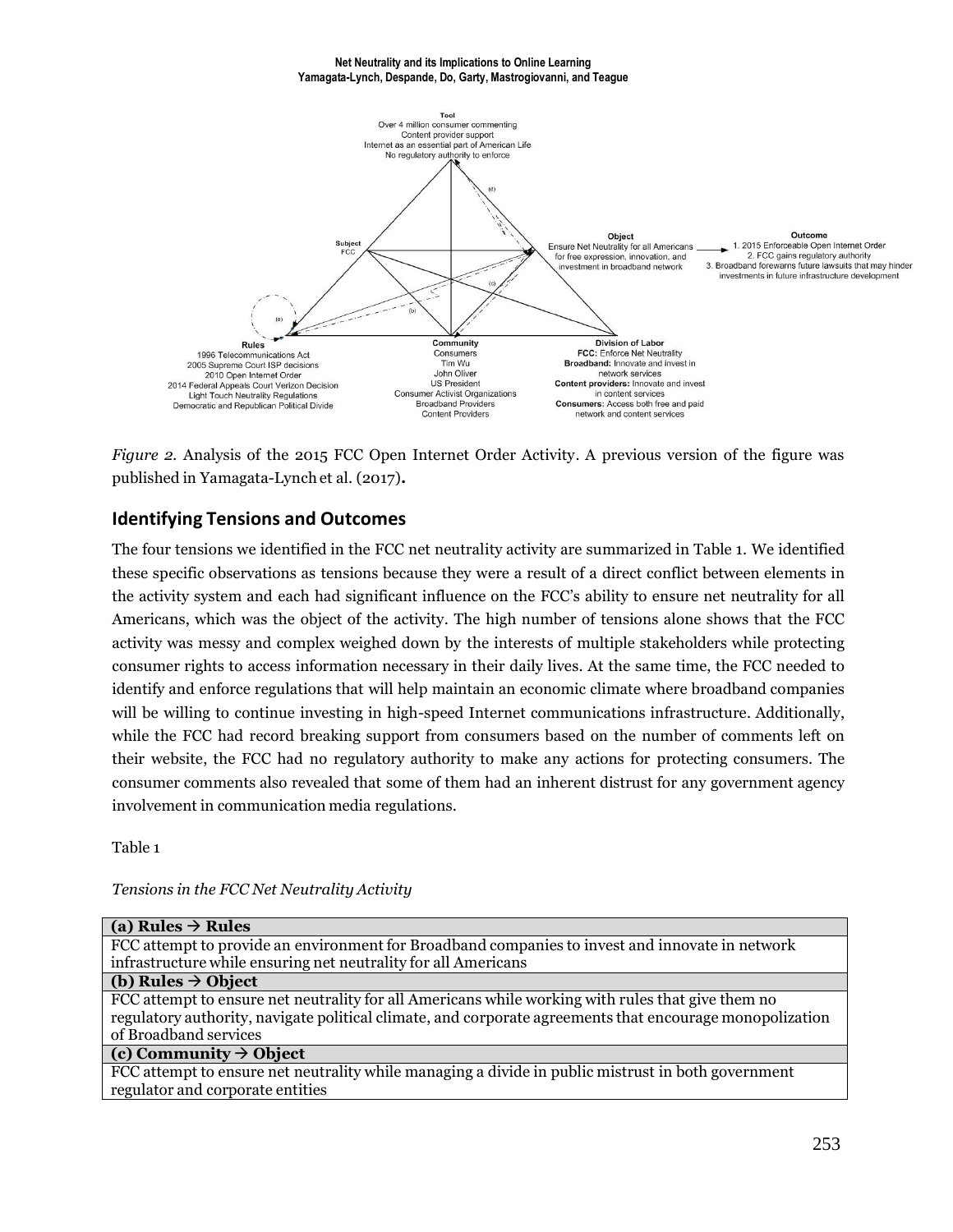#### $(d)$  **Tool**  $\rightarrow$  **Object**

FCC attempt to ensure net neutrality for all Americans with overwhelming support from the public while having no regularity authority

As a result of the FCC navigating the above tensions, the outcomes of the FCC net neutrality activity as of February 2015 was an enforceable Open Internet Order, where ISPs became reclassified as a common carrier. With this decision, the FCC gained regulatory authority over ISPs. This led to broadband companies forewarning of future lawsuits, which could affect their decisions for investing in future communication infrastructure development.

### **Discussion of Results**

By investigating the net neutrality narrative in the US we found that it was an actively shared conversation among groups and individuals with diverse interest that often excluded everyday US residents. We found that the net neutrality narrative is indeed focused on policies and economic issues, but in any action taken, it had significant impact on public access to communication media (Ganley & Allgrove, 2006). As a result, a lack of access to targeted regions and groups of people creates digital deserts that can introduce digital disempowerment to US residents who do not reside in highly populated areas (Hacker, Mason, & Morgan, 2007).

We also found that US residents, who often experience firsthand the outcomes of the net neutrality public discussion, did not have much of a voice in the narrative itself. The active narrative contributors included government agencies such as the FCC, elected officials, private broadband companies, private contentproviding companies, public interest groups, court systems, academics, news media companies, and the general public. This makes net neutrality a complex, messy, and inaccessible activity to many US residents.

Within this context the FCC is the government agency that attempts to ensure a fair and equitable balance between safeguarding net neutrality for all US residents and supporting stakeholder investments in broadband network development. This task is not easy for the FCC because the sociocultural context in which net neutrality in the US is situated brings multiple tensions that act as barriers to the FCC activity. For example, arguments for ensuring that FCC has regulatory authority for guaranteeing nondiscriminatory network practices (Lentz, 2013) and the need to secure resources for maintaining network services to keep up with Internet innovations (Lee & Kim, 2014) are both valid issues that need to be addressed.

### **Implicationsto Online Learning**

Net neutrality regulations in the United States has an impact on how accessible online learning can be for current and future learners, and as a result what types of research distance education scholars may be able to engage in the future. When net neutrality is not maintained, disadvantaged learners can encounter structural inequalities that affect their access to information and experience digital disempowerment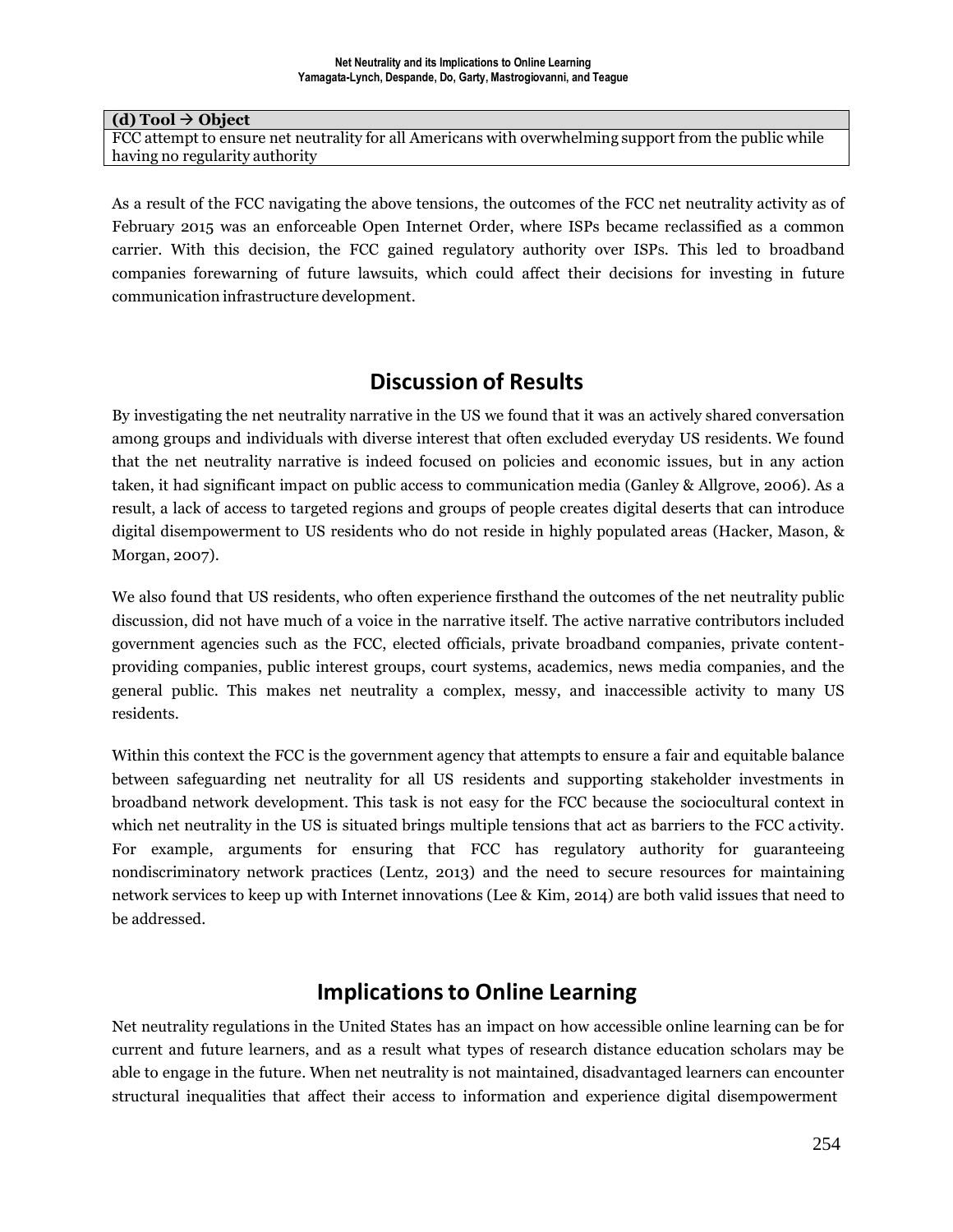(Hacker, Mason, & Morgan, 2007). Despite efforts by the US government to enhance educational opportunities for P-20 learners through online learning, network discrimination is re-widening the gap for access to these educational opportunities (Gorski, 2009; Whitacre & Mills, 2007). This can exacerbate existing social inequalities (Robinson et al., 2015). When social inequities and digital disempowerment becomes wide-spread, distance education scholars may find more opportunities to study the effects of inequities in Internet access to student learning; however, this is a research area that we do not necessary want to see growth if it can be avoided.

In the news, there are already examples of learner access issues to online educational materials based on socioeconomic status. For example, the "homework gap," which has been featured in recent news feeds, highlights digital inequity related to learner access to content. The homework gap is prevalent in lower income households in rural locations where families do not have broadband networks to access at home. As a result, school-aged children in these families often go to fast food chains, such as McDonald's, to complete their homework using public Wifi services (Horrigan, 2015; Troianovski, 2013).

In many cases, rural low-income families experience the homework gap because they live in digital deserts. These digital deserts are created when government regulations give room for broadband companies to choose not to invest in less lucrative markets. In 2015, the city of Chattanooga, Tennessee was featured in the news due to its efforts to eliminate digital deserts in nearby rural areas. The city government proposed providing residents with fiber optic high-speed Internet as part of public utility, but a state law written to protect broadband companies prohibited them from doing so (Melendez, 2015).

Issues related to the homework gap and digital desert may seem irrelevant for educational researchers who study online learning for adults. However, it can be inferred that learning management systems, MOOCs, open courseware, and games and simulations will all be affected when net neutrality is not maintained. We may find ourselves needing to work around an "Internet access gap" where not all online learners will be able to access course materials unless they come to a location with a high-speed Internet connection or pay high premiums. As discussed earlier in this article, Brumfield (2010) already found that online students in university settings feel isolated from their learning community when they do not have access to the library or have difficulties with the Internet. Therefore, distance education learners from low income families who may not have access to high-speed Internet connection will become systematically disadvantage learners in online classrooms.

### **Conclusion**

We as authors are not advocating that regulation should or should not be in place. However, we find it as a necessity that distance education scholars become more familiar with net neutrality political, public, and regulatory discussions to better understand how net neutrality is already taking a critical role in the work that they engage. If educational researchers do not start taking part in discussions related to net neutrality, we may unknowingly contribute to solidifying the inequities surrounding Internet access that are already beginning to take shape in the United States.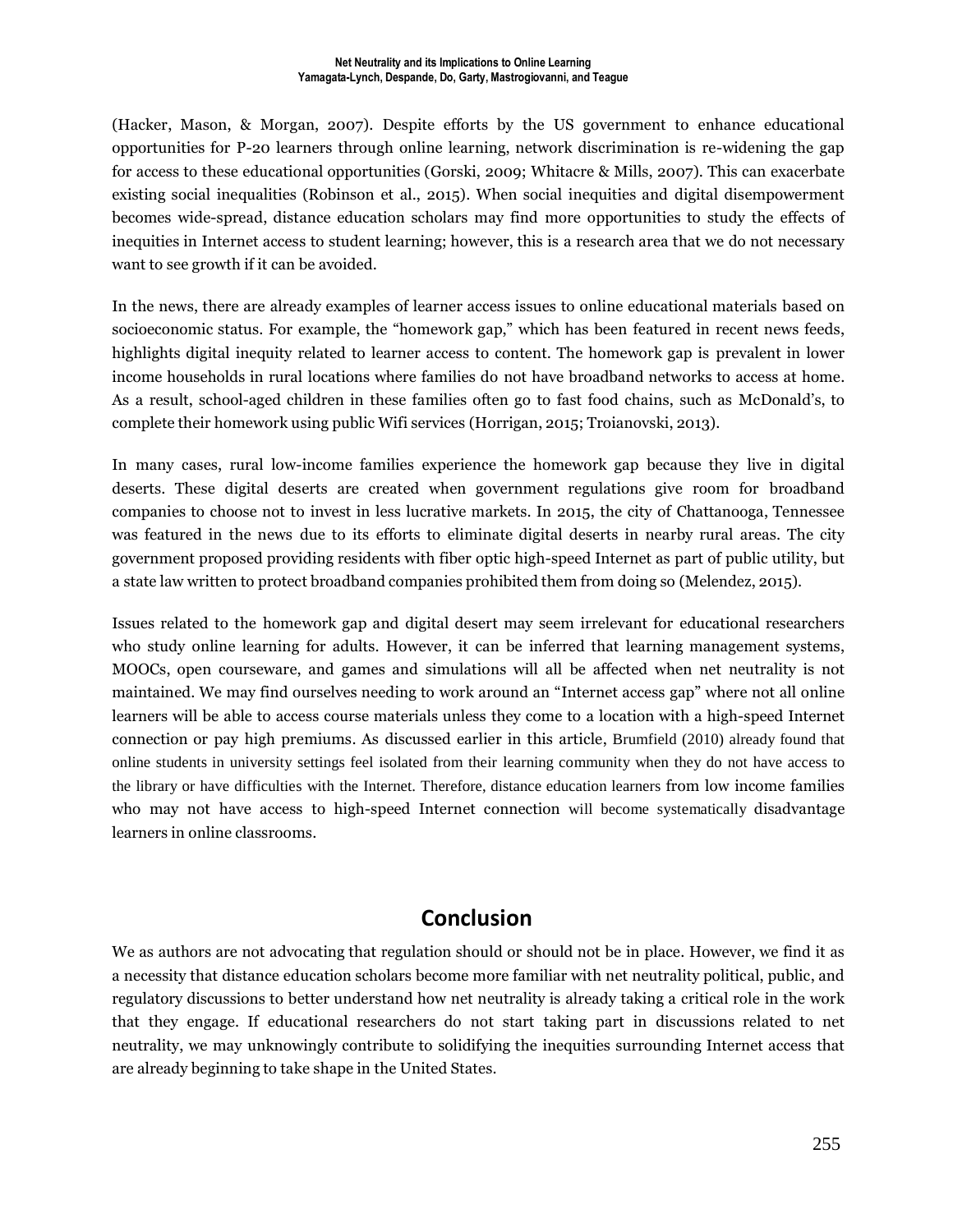Bauer and Obar (2014) pointed out that net neutrality is an institutional design problem involving technology, economy, and policy. As a result of this study, we found one more layer of complexity in net neutrality as an institutional design problem. Based on consumer commenting data the FCC had recorded related to the 2015 Internet Order, we found that many consumers were not aware of the complexities and the tensions that take a critical role in the net neutrality debate. This did not give consumers an equal opportunity to engage in public discussions. Therefore, we believe that educational programs that help US residents understand the broader issues associated to net neutrality need to be put into place. Furthermore, educational researchers who are interested in online learning environments need further education about net neutrality as well as digital inequities.

This finding is similar to what McKee (2011) concluded, where she urged that university students and instructors need to become far more well informed about net neutrality and that it should be part of the curriculum. Education about net neutrality can help distance education scholars and their students better understand how their work can be heavily affected by net neutrality. This will provide an opportunity for online learning researchers and practitioners to determine whether the work they engage in is alleviating or exacerbating digital inequities. This will also help them identify how they need to be engaged with net neutrality debates as a professional as well as a private citizen.

### **Acknowledgements**

We would like to thank our research team members who were not authors in this work including Ms. Anne Skutnik, Ms. Brenda Murphy, and Ms. Christie Patti for their continued editorial suggestions.

## References

- Bauer, J. M., & Obar, J. A. (2014). Reconciling political and economic goals in the net neutrality debate. *The Information Society*, *30*(1), 1–19. doi:10.1080/01972243.2013.856362
- Brumfield, E. J. (2010). Applying the critical theory of library technology to distance library services. *Journal of Library & Information Services in Distance Learning*, *4*(1–2), 63–71. https://doi.org/10.1080/15332901003765795
- Bruner, J. (1991). The narrative construction of reality. *Critical Inquiry*, *18*(1), 1–21.
- Bruner, J. (2002). *Making stories: Law, literature, life*. Cambridge, MA: Harvard University Press.
- Chan, Y. (n.d.). The history of net neutrality in the U.S [Blog post]. Retrieved May 5, 2015 from <https://www.hstry.co/timelines/the-history-of-net-neutrality-in-the-u-s>

Choi, J. P., & Kim, B. C. (2010). Net neutrality and investment incentives. *The RAND Journal of*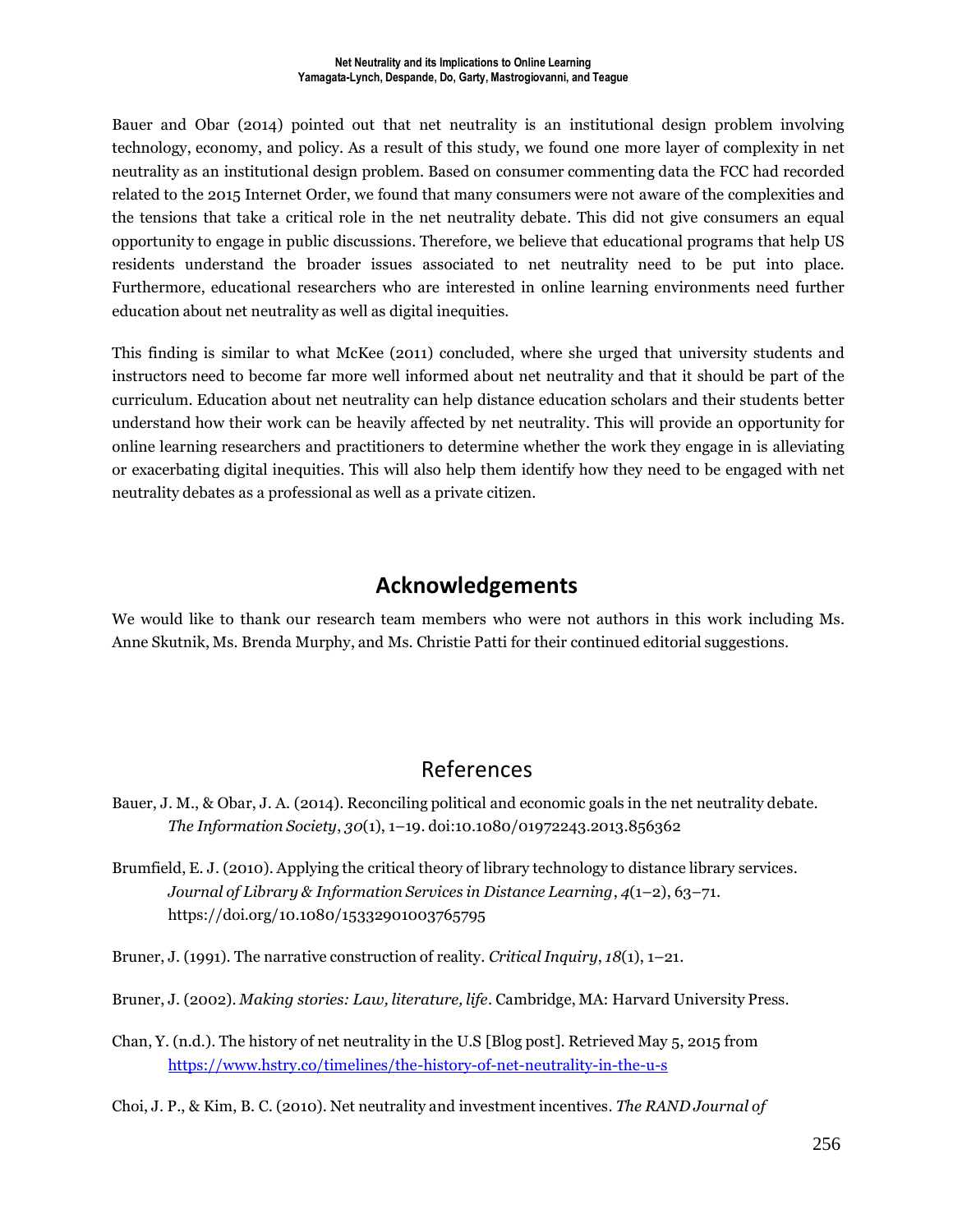*Economics*, *41*(3), 446–471. doi:10.1111/j.1756-2171.2010.00107.x

- Cohen, D. L. (2015, February). FCC votes on new Open Internet rules [Blog post]. Retrieved from <http://corporate.comcast.com/comcast-voices/fcc-votes-on-new-open-internet-rules>
- Cole, M., & Engeström, Y. (1993). A cultural-historical approach to distributed cognition. In G. Salomon (Ed.), *Distributed Cognitions: Psychological and Educational Considerations* (pp. 1–46). New York: Cambridge University Press.
- Daiute, C. (2011). Trouble—In, around, and between narratives. *Narrative Inquiry*, *21*(2), 329–336.
- Daiute, C. (2014). *Narrative inquiry: A dynamic approach*. Thousand Oaks, CA: SAGE Publications,Inc.
- Denzin, N. K. (1989). *The research act: A Theoretical introduction to sociological methods* (3rd ed.). Englewood Cliffs, NJ: Prentice Hall.
- Engeström, Y. (1987). Learning by expanding: An activity-theoretical approach to developmental research. Retrieved November 30, 2009, from <http://lchc.ucsd.edu/MCA/Paper/Engestrom/expanding/toc.htm>
- Engeström, Y. (1993). Developmental studies of work as a testbench of activity theory: The case of primary care medical practice.In S. Chaiklin & J. Lave (Eds.), *Understanding practice: Perspectives on activity and context* (pp. 64–103). New York, NY: Cambridge University Press.
- Federal Communications Commission (FCC). (2013). TelecommunicationsAct of 1996. Retrieved October 8, 2015, from <https://www.fcc.gov/encyclopedia/telecommunications-act-1996>
- Federal Communications Commission (FCC). (2015, March 12). Open Internet. Retrieved May 5, 2015, from <https://www.fcc.gov/openinternet>
- Ganley, P., & Allgrove, B. (2006). Net neutrality: A user's guide. *Computer Law & Security Review*, *22*(6), 454–463. doi:10.1016/j.clsr.2006.09.005
- Gorski, P. C. (2009). Insisting on digital equity reframing the dominant discourse on multicultural education and technology. *Urban Education*, *44*(3), 348–364. doi:10.1177/0042085908318712
- Graham, C. R. (2006). Blended learning systems: Definition, current trends, and future directions.In C. J. Bonk & C. R. Graham (Eds.), *The handbook of blended learning: Global perspectives, local designs* (pp. 3–21). San Francisco: Pfeiffer.
- Hacker, K. L., Madon, S. M., & Morgain, E. L. (2007). Digital disempowerment.In E. Rooksby & J. Weckert (Eds.), *Information technology and social justice* (pp. 112–147). Hershey, PA: Information Science Publishing.
- Hart, J. A. (2011). The net neutrality debate in the United States. *Journal of Information*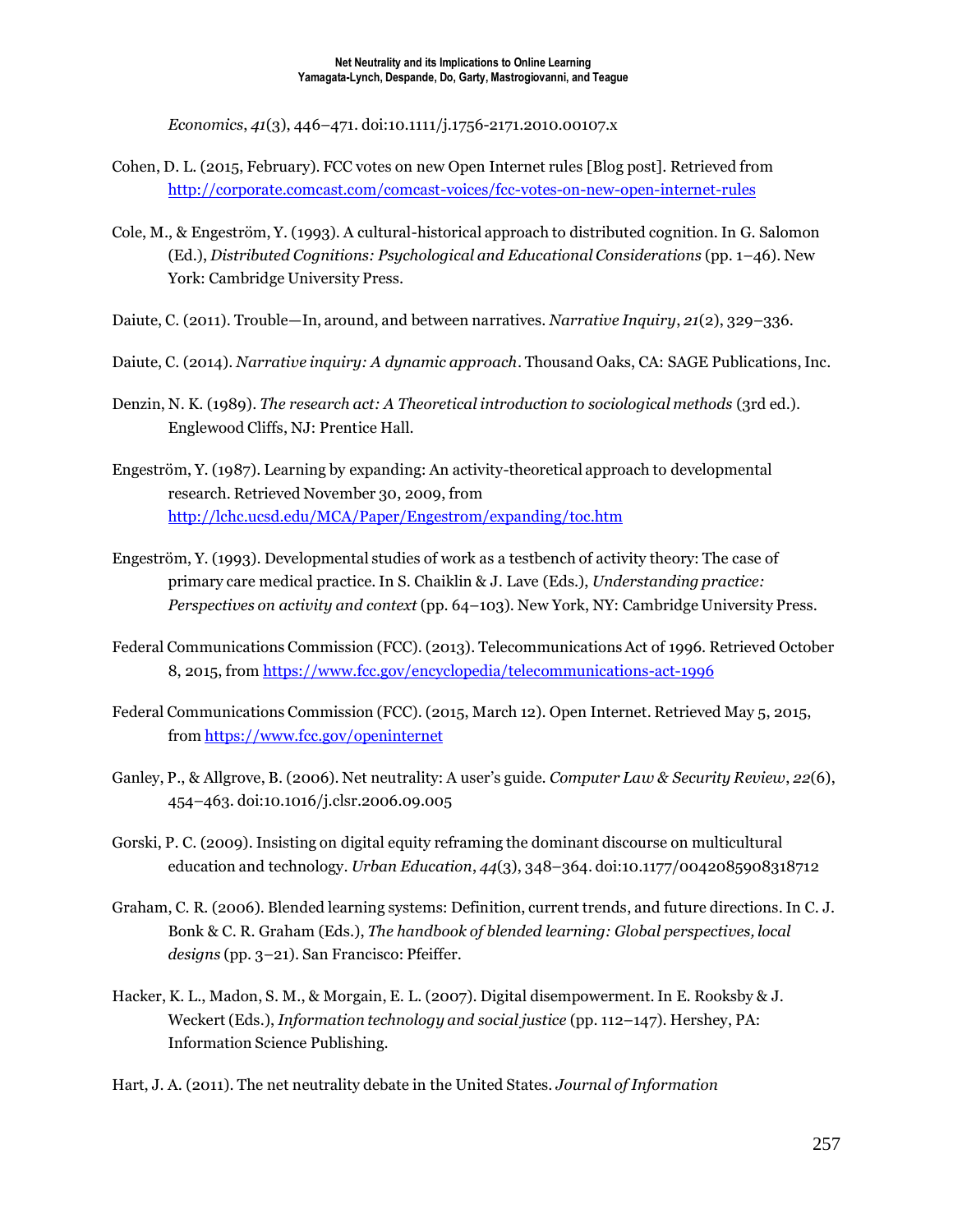*Technology & Politics, 8*(4), 418-443.

- Horrigan, J. B. (2015, April 20). The numbers behind the broadband "homework gap." Retrieved July 6, 2015, from [http://www.pewresearch.org/fact-tank/2015/04/20/the-numbers-behind-the](http://www.pewresearch.org/fact-tank/2015/04/20/the-numbers-behind-the-broadband-homework-gap/)[broadband-homework-gap/](http://www.pewresearch.org/fact-tank/2015/04/20/the-numbers-behind-the-broadband-homework-gap/)
- Krämer, J., Wiewiorra, L., & Weinhardt, C. (2013). Net neutrality: A progress report. *Telecommunications Policy*, *37*(9), 794–813. doi:10.1016/j.telpol.2012.08.005
- Lee, D., & Kim, Y. H. (2014). Empirical evidence of network neutrality The incentives for discrimination.*Information Economics and Policy*, *29*, 1–9. doi:10.1016/j.infoecopol.2014.07.001
- Lentz, B. (2013). Excavating historicity in the U.S. network neutrality debate: An interpretive perspective on policy change. *Communication, Culture & Critique*, *6*(4), 568–597. doi:10.1111/cccr.12033
- Leontiev, A. N. (1981). The problem of activity in psychology.In J. V. Wertsch (Ed.), *The concept of activity in Soviet psychology* (pp. 37–71). New York, NY: M. E. Sharpe.
- Löblich, M. (2015). Dissent and political participation: The many faces of communication policy advocacy and activism. *Communication,Culture & Critique*, n/a-n/a. doi:10.1111/cccr.12113
- Lincoln, Y. S., & Guba, E. G. (1985). *Naturalistic inquiry*. Newbury Park, CA: Sage Publications.
- Ma, R. T. B., Chiu, D. M., Lui, J. C. S., Misra, V., & Rubenstein, D. (2011). On cooperative settlement between content, transit, and eyeball Internet service providers. *IEEE/ACM Transactions on Networking*, *19*(3), 802–815. doi:10.1109/TNET.2010.2089533
- Maillé, P., Simon, G., & Tuffin, B. (2016). Toward a net neutrality debate that conforms to the 2010s. *IEEE Communications Magazine*, *54*(3), 94–99. doi:10.1109/MCOM.2016.7432154
- McKee, H. A. (2011). Policy matters now and in the future: Net neutrality, corporate data mining, and government surveillance. *Computers and Composition*, *28*(4), 276–291. https://doi.org/10.1016/j.compcom.2011.09.001
- Melendez, S. (2015). As big as net neutrality? FCC votes to kill state imposed Internet monopolies. Retrieved July 16, 2015, from [http://www.fastcompany.com/3042895/as-big-as-net-neutrality](http://www.fastcompany.com/3042895/as-big-as-net-neutrality-fcc-takes-aim-at-state-imposed-internet-monopolies)[fcc-takes-aim-at-state-imposed-internet-monopolies](http://www.fastcompany.com/3042895/as-big-as-net-neutrality-fcc-takes-aim-at-state-imposed-internet-monopolies)
- Muilenburg, L. Y., & Berge, Z. L. (2005). Student barriers to online learning: A factor analytic study. *Distance Education*, *26*, 29–48. doi:10.1080/01587910500081269
- Page, P. (2014). A brief, unfolding history of net neutrality [Infographic]. Retrieved May 5, 2015, from <http://www.entrepreneur.com/article/235335>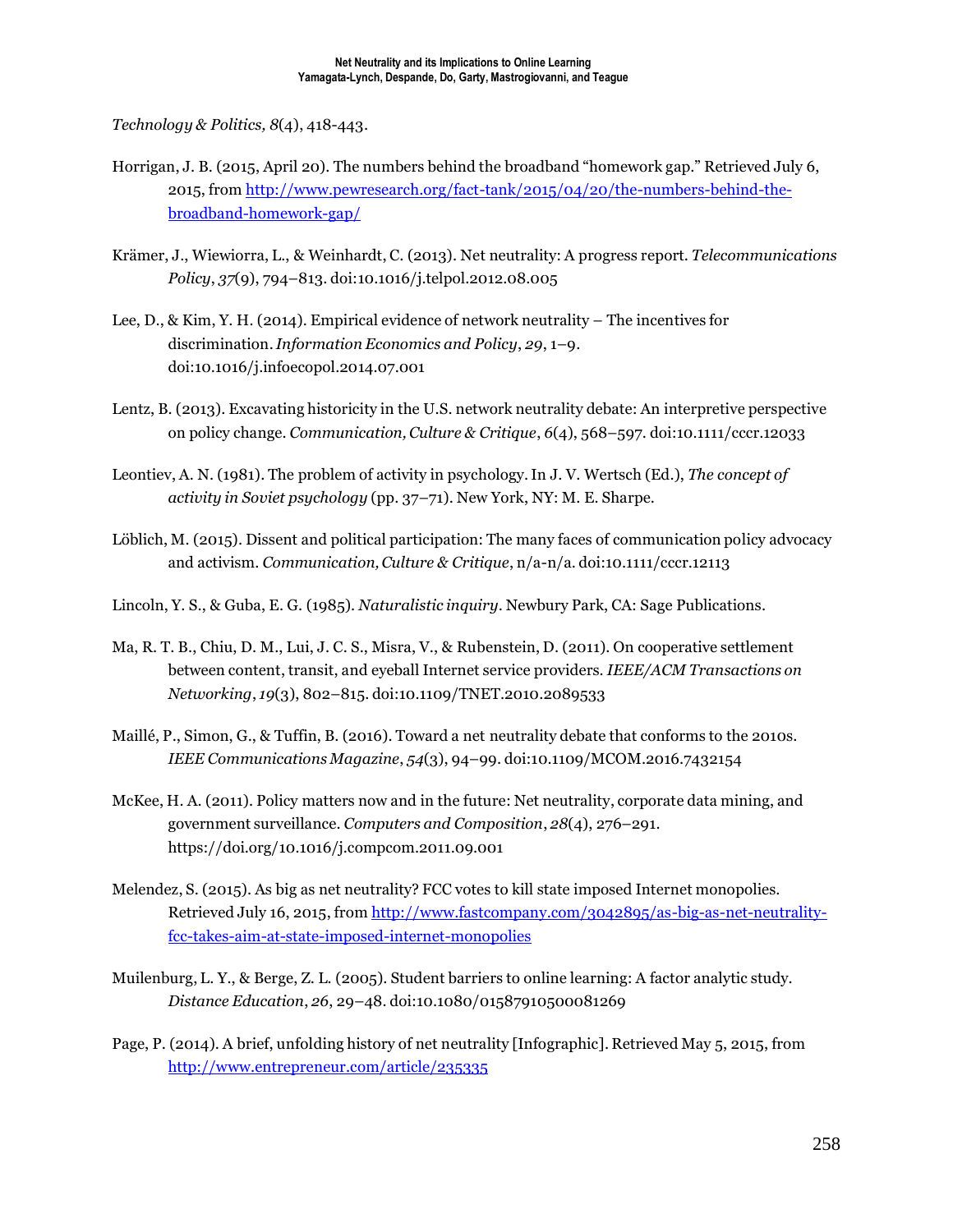- Pew Research Center. (2016). *Lifelong learning and technology*. Retrieved from <http://www.pewinternet.org/2016/03/22/lifelong-learning-and-technology/>
- Polkinghorne, D. E. (1988). *Narrative knowing and the human sciences*. Albany, NY: State University of New York Press.
- Powell, A., & Cooper, A. (2011). Net neutrality discourses: Comparing advocacy and regulatory arguments in the United States and the United Kingdom. *The Information Society*, *27*(5), 311–325. doi:10.1080/01972243.2011.607034
- Puppis, M. (2010). Media governance: A new concept for the analysis of media policy and regulation. *Communication, Culture & Critique*, *3*(2), 134–149. doi:10.1111/j.1753-9137.2010.01063.x
- Quinn, B. (2014, July 17). Banning paid prioritization within a viable and sustainable framework [AT&T Public Policy Blog]. Retrieved from [http://www.attpublicpolicy.com/fcc/banning-paid](http://www.attpublicpolicy.com/fcc/banning-paid-prioritization-within-a-viable-and-sustainable-framework/)[prioritization-within-a-viable-and-sustainable-framework/](http://www.attpublicpolicy.com/fcc/banning-paid-prioritization-within-a-viable-and-sustainable-framework/)
- Reinard, J. C., & Ortiz, S. M. (2005). Communication law and policy: The state of research and theory. *Journal of Communication*, *55*(3), 594–631. doi:10.1111/j.1460-2466.2005.tb02687.x
- Robinson, L., Cotten, S. R., Ono, H., Quan-Haase, A., Mesch, G., Chen, W., … & Stern, M. J. (2015). Digital inequalities and why they matter. *Information, Communication and Society*, *18*(5), 569– 582. doi:10.1080/1369118X.2015.1012532
- Saldaña, J. (2016). *The coding manual for qualitative researchers* (3rd ed.). Los Angeles, CA; London: SAGE Publications Ltd.
- Simpson, O. (2013). Student retention in distance education: Are we failing our students? *Open Learning: The Journal of Open, Distance and E-Learning*, *28*(2), 105–119. doi:10.1080/02680513.2013.847363
- Taplin, R. H., Kerr, R., & Brown, A. M. (2013). Who pays for blended learning? A cost–benefit analysis. *The Internet and Higher Education*, *18*, 61–68. doi:10.1016/j.iheduc.2012.09.002
- Tracy, S. J. (2010). Qualitative quality: Eight "big-tent" criteria for excellent qualitative research. *Qualitative Inquiry*, *16*(10), 837–851. doi:10.1177/1077800410383121
- Troianovski, A. (2013, January 29). The web-deprived study at McDonald's. *Wall Street Journal*. Retrieved from <http://www.wsj.com/articles/SB10001424127887324731304578189794161056954>
- Whitacre, B. E., & Mills, B. F. (2007). Infrastructure and the rural—urban divide in high-speed residential Internet access. *International Regional Science Review*, *30*(3), 249–273. doi:10.1177/0160017607301606